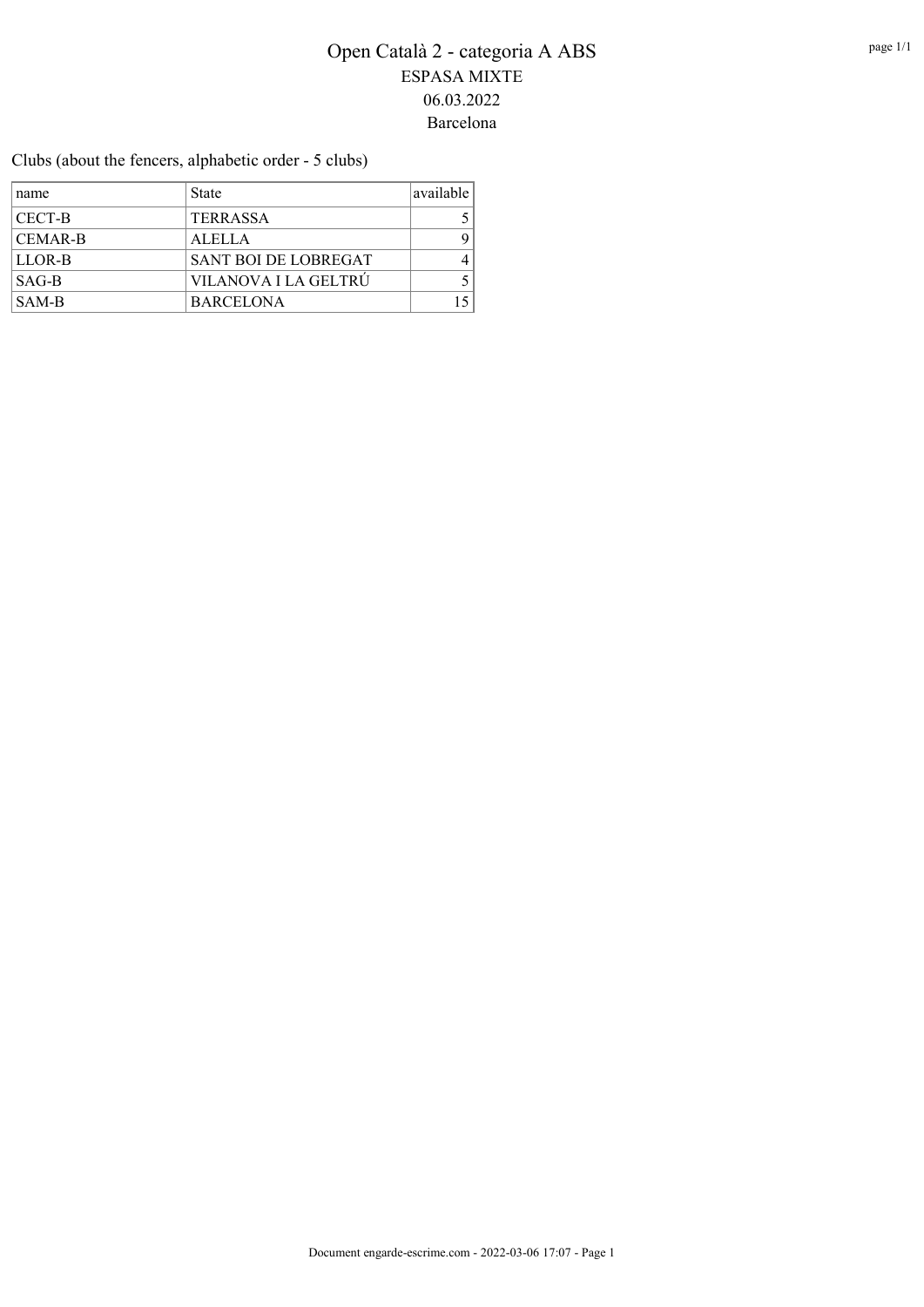Fencers (present, ordered by fencer number - 31 fencers)

|                 | rank   name and first name    | club           |
|-----------------|-------------------------------|----------------|
|                 | 1 VENTURA DERVAUX Gabrielle   | SAM-B          |
|                 | 2 BOIXET CORTIJO Patricia     | SAM-B          |
|                 | 3 DE HARO PONCE Leo           | <b>CEMAR-B</b> |
| $\vert 4 \vert$ | <b>GARCIA ARMENGOL Laia</b>   | SAM-B          |
|                 | 5 ASPURO GARCIA Vinyet        | SAM-B          |
|                 | 6 ARQUER LORENZO Aitor        | SAG-B          |
| $\tau$          | <b>GASSET PIÑON Agustí</b>    | CECT-B         |
| 7 <sup>1</sup>  | PÉREZ DEL CASTILLO Clara      | SAM-B          |
|                 | 9 TESTOR VINIEGRA Ricardo     | SAM-B          |
|                 | 10 APARICIO ROMAN Mireia      | <b>CECT-B</b>  |
|                 | 11 GALBANY AGULLÓ Borja       | <b>CEMAR-B</b> |
|                 | 12 MORÉ CODINA Sergi          | SAM-B          |
|                 | 13 CAMINAL LEIVA Niko         | SAM-B          |
|                 | 14 RODRIGO CASTELLO Pau       | SAM-B          |
|                 | 15 SERRANO Oscar              | SAG-B          |
|                 | 16 PÉREZ VILÁ Cristóbal       | SAM-B          |
|                 | 17 PRADELL GRANÉ Joan         | <b>CEMAR-B</b> |
|                 | 18 SANTIAGO ULLOD Adria       | <b>CEMAR-B</b> |
|                 | 19 CERVELLÓ THIÉBEAULD Marc   | SAG-B          |
|                 | 20 BALCAZAR NAVARRO Jose Luis | SAM-B          |
|                 | 21 CAPAFONS CUADRA Hug        | <b>CECT-B</b>  |
|                 | 22 ZAGUIRRE STOICA Darío      | <b>CECT-B</b>  |
| 23              | <b>GARCIA COMAS Marc</b>      | LLOR-B         |
| 23              | <b>GILI LOPEZ Pau</b>         | <b>CEMAR-B</b> |
| 23              | GODOY CASTELLO Santiago       | SAG-B          |
| 23              | GONZÁLEZ RODRÍGUEZ Noelia     | LLOR-B         |
| 23              | <b>GORBACHEV Aleksandr</b>    | CEMAR-B        |
| 23              | ROCA VILARDEBÒ Àlex           | <b>CEMAR-B</b> |
| 23              | TENA RAVENTÓS Albert          | <b>CEMAR-B</b> |
| 23              | <b>TORRENS URRUTIA Adria</b>  | SAG-B          |
| 23              | <b>ZANUY AZCON Marc</b>       | LLOR-B         |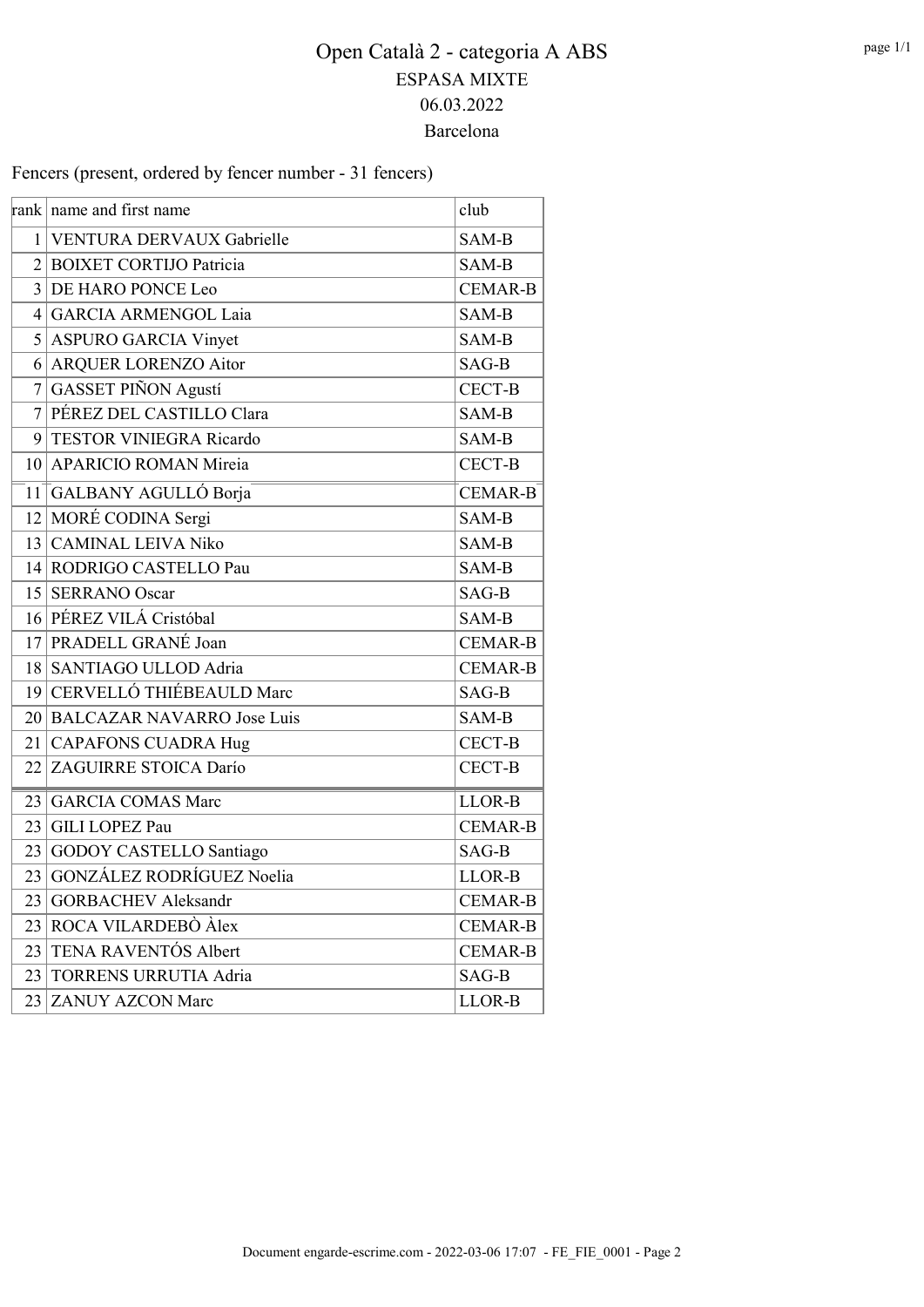Overall number of participants: 31 Number of participants among the 32 first fencers of the FIE ranking: 15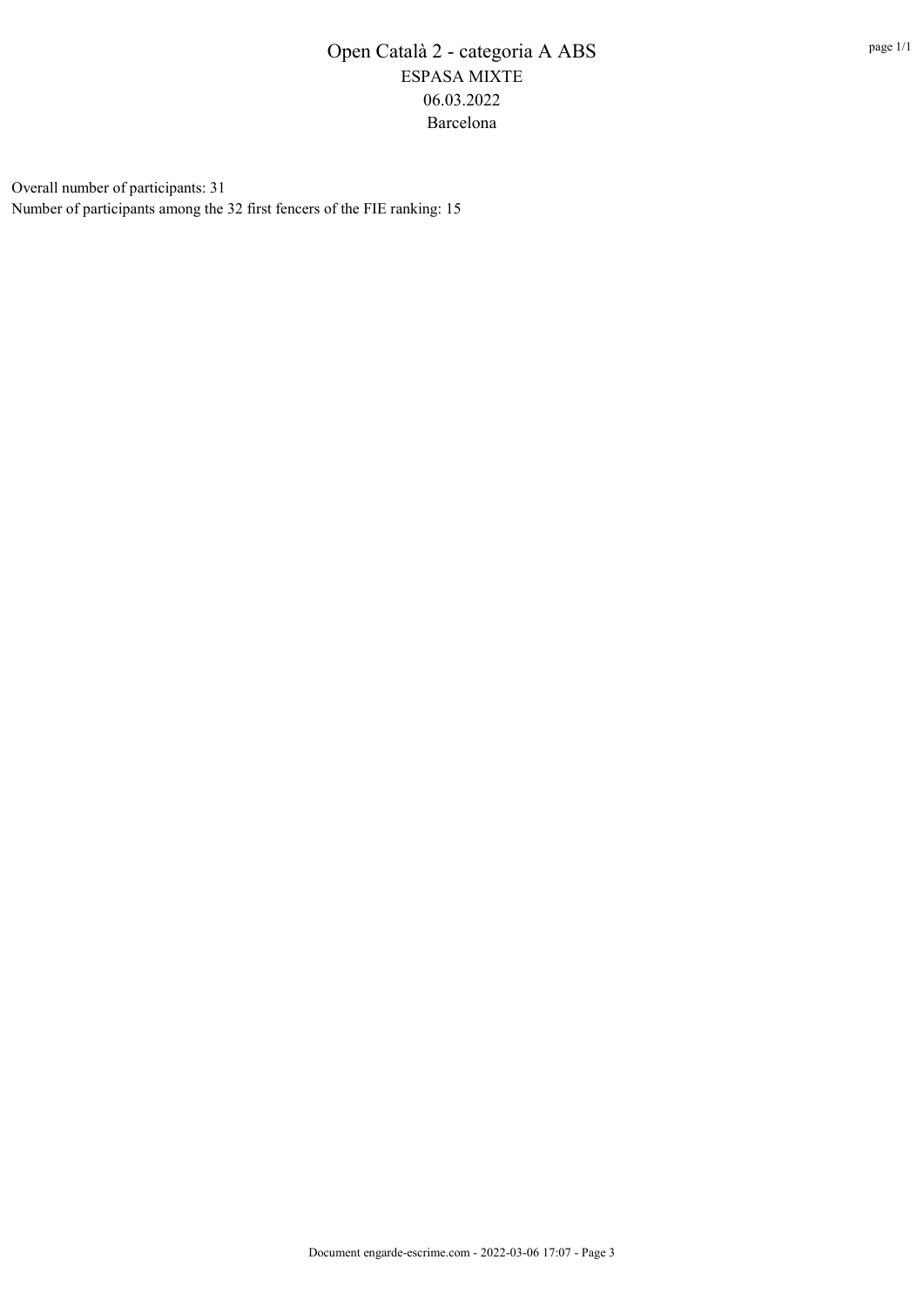#### Formula of the competition

31 fencers

2 poules: rounds

Round No 1 31 fencers 6 poules (1 poule of 6, 5 poules of 5) Separation by : clubs 31 qualifiers

Round No 2 31 fencers 6 poules (1 poule of 6, 5 poules of 5) Separation by : clubs 21 qualifiers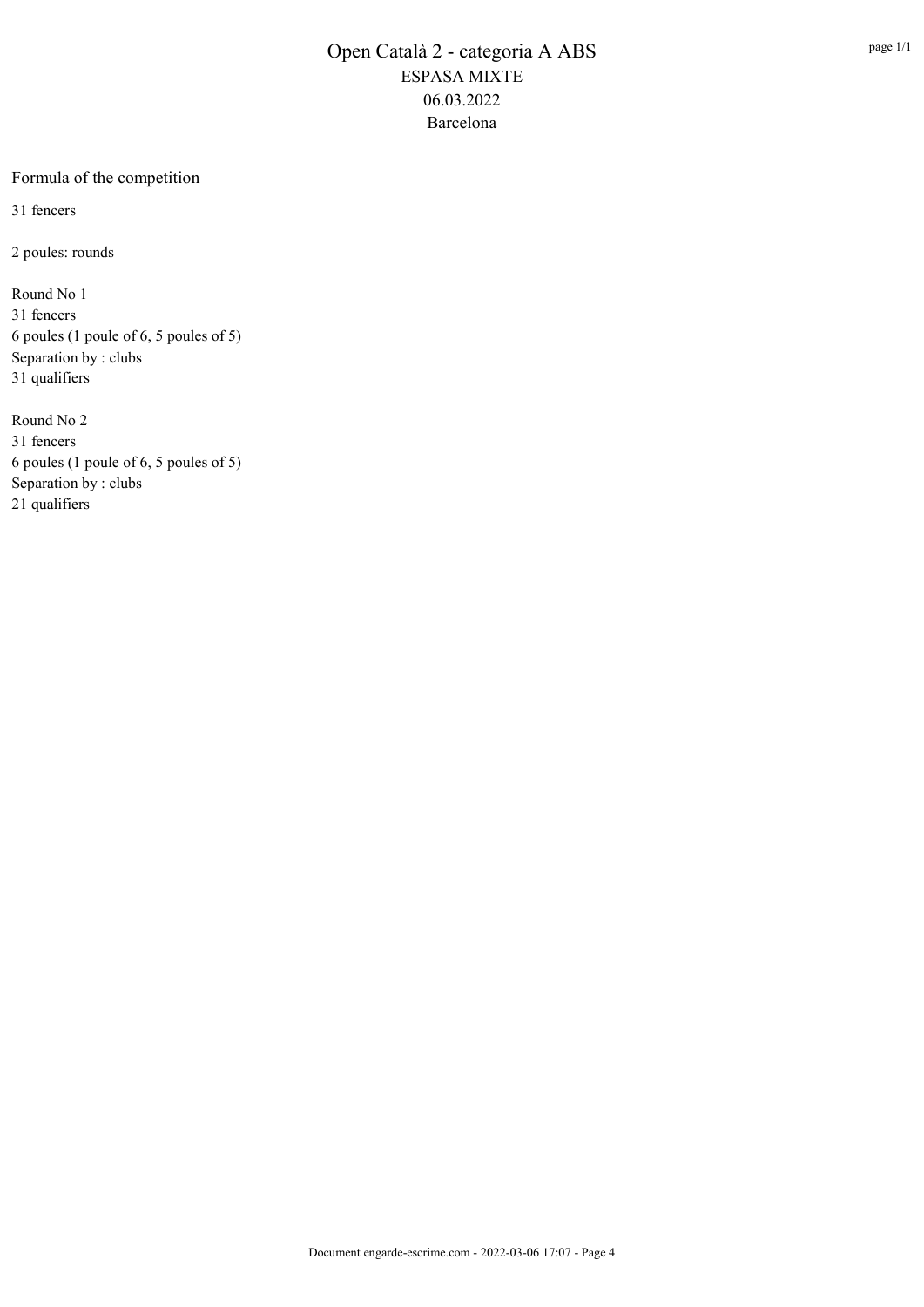Poules, round No 1

Poule No 1 Piste 1

|                                |                                  |                                                                                                         | V/M            | ind.           | HS rank       |                |
|--------------------------------|----------------------------------|---------------------------------------------------------------------------------------------------------|----------------|----------------|---------------|----------------|
| MORÉ CODINA Sergi              | SAM-B                            | 3<br>3<br>$\mathbf{V}$<br>$\mathbf{V}$                                                                  | 0.500          | $\overline{4}$ | 16            | 3              |
| VENTURA DERVAUX Gabrielle      | SAM-B                            | $\mathbf{1}$<br>$\overline{4}$<br>$\boldsymbol{0}$<br>3                                                 | 0.000          | $-12$          | 8             | 5              |
| <b>GILI LOPEZ Pau</b>          | <b>CEMAR-B</b>                   | $\overline{4}$<br>V <sub>4</sub><br>V<br>$\overline{2}$                                                 | 0.500          | $\mathbf{1}$   | 15            | $\overline{4}$ |
| <b>SERRANO Oscar</b>           | SAG-B                            | $\mathbf{V}$<br>V<br>$\overline{2}$<br>$\mathbf V$                                                      | 0.750          | 1              | 17            | $\overline{2}$ |
| <b>GARCIA COMAS Marc</b>       | LLOR-B                           | V<br>$\overline{3}$<br>V<br>V                                                                           | 0.750          | 6              | 18            | $\mathbf{1}$   |
|                                |                                  |                                                                                                         |                |                |               |                |
| Poule No 2<br>Piste 3          |                                  |                                                                                                         | V/M            | ind.           | HS rank       |                |
| <b>CAMINAL LEIVA Niko</b>      | SAM-B                            | V<br>$\mathbf{V}$<br>$\overline{2}$<br>4                                                                | 0.500          | $\overline{2}$ | 16            | $\overline{2}$ |
| <b>BOIXET CORTIJO Patricia</b> | SAM-B                            | $\overline{3}$<br>$\overline{2}$<br>$\overline{\mathsf{V}}$<br>1                                        | 0.250          | $-8$           | 11            | 5              |
| GALBANY AGULLÓ Borja           | <b>CEMAR-B</b>                   | 3<br>V<br>V<br>$\mathbf{V}$                                                                             | 0.750          | 8              | 18            | $\mathbf{1}$   |
| <b>TORRENS URRUTIA Adria</b>   | SAG-B                            | $\overline{2}$<br>$\overline{4}$<br>V<br>$\overline{\mathsf{V}}$                                        | 0.500          | $\mathbf{1}$   | 16            | $\mathfrak{Z}$ |
| ZAGUIRRE STOICA Darío          | <b>CECT-B</b>                    | $\bar{V}$<br>$\overline{\mathbf{V}}$<br>$\overline{0}$<br>$\overline{2}$                                | 0.500          | $-3$           | 12            | $\overline{4}$ |
|                                |                                  |                                                                                                         |                |                |               |                |
| Poule No 3<br>Piste 5          |                                  |                                                                                                         |                |                |               |                |
|                                |                                  |                                                                                                         | V/M            | ind.           | HS rank       |                |
| RODRIGO CASTELLO Pau           | SAM-B                            | $\mathbf{V}$<br>$\overline{2}$<br>$\overline{\mathsf{V}}$<br>V                                          | 0.750          | 8              | 17            | 1              |
| <b>TESTOR VINIEGRA Ricardo</b> | SAM-B                            | $\overline{4}$<br>$\mathbf{1}$<br>$\mathbf{V}$<br>$\boldsymbol{0}$                                      | 0.250          | $-9$           | 10            | $\overline{4}$ |
| DE HARO PONCE Leo              | <b>CEMAR-B</b>                   | 3<br>V<br>$\rm V$<br>$\mathbf{V}$                                                                       | 0.750          | $\overline{4}$ | 18            | $\overline{3}$ |
| <b>GODOY CASTELLO Santiago</b> | $SAG-B$                          | V<br>$\overline{2}$<br>V<br>$\mathbf{V}$                                                                | 0.750          | 5              | 17            | $\overline{2}$ |
| <b>CAPAFONS CUADRA Hug</b>     | <b>CECT-B</b>                    | $\overline{3}$<br>$\overline{3}$<br>$\overline{2}$<br>$\overline{4}$                                    | 0.000          | $-8$           | 12            | 5              |
| Poule No 4<br>Piste 11         |                                  |                                                                                                         |                |                |               |                |
|                                |                                  |                                                                                                         | V/M            | ind.           | HS rank       |                |
| <b>GARCIA ARMENGOL Laia</b>    | SAM-B                            | 3<br>$\overline{4}$<br>V<br>V                                                                           | 0.500          | 3              | 17            | 3              |
| PÉREZ VILÁ Cristóbal           | SAM-B                            | V<br>V<br>V<br>$\overline{4}$                                                                           | 0.750          | 6              | 19            | $\overline{2}$ |
| <b>ZANUY AZCON Marc</b>        | LLOR-B                           | $\overline{4}$<br>$\overline{4}$<br>$\overline{V}$<br>4                                                 | 0.250          | $-1$           | 17            | $\overline{4}$ |
| <b>APARICIO ROMAN Mireia</b>   | <b>CECT-B</b>                    | 3<br>$\boldsymbol{0}$<br>$\boldsymbol{0}$<br>$\boldsymbol{0}$                                           | 0.000          | $-17$          | 3             | 5              |
| <b>TENA RAVENTÓS Albert</b>    | <b>CEMAR-B</b>                   | $\overline{\mathsf{V}}$<br>$\mathbf{V}$<br>V<br>V                                                       | 1.000          | 9              | 20            | $\mathbf{1}$   |
|                                |                                  |                                                                                                         |                |                |               |                |
| Poule No 5 Piste 13            |                                  |                                                                                                         |                |                |               |                |
| PRADELL GRANÉ Joan             |                                  |                                                                                                         | V/M            | ind.           | HS rank<br>14 |                |
| <b>GORBACHEV Aleksandr</b>     | <b>CEMAR-B</b><br><b>CEMAR-B</b> | V2 <sub>3</sub><br>V4 0<br>V<br>$\overline{2}$<br>3<br>$\mathbf{1}$<br>$\overline{4}$<br>$\overline{2}$ | 0.600<br>0.000 | $\mathbf{1}$   | 12            | 3              |
| GONZÁLEZ RODRÍGUEZ Noelia      |                                  |                                                                                                         |                | $-13$          |               | 6              |
|                                | LLOR-B                           | $\boldsymbol{0}$<br>V<br>$\overline{2}$<br>$\overline{3}$<br>$\boldsymbol{0}$                           | 0.200          | $-9$           | 10            | $\mathfrak s$  |
| <b>GASSET PIÑON Agustí</b>     | <b>CECT-B</b>                    | $\overline{\mathrm{V}}$<br>$\overline{\mathrm{V}}$<br>V4 V<br>$\mathbf{V}$                              | 1.000          | 11             | 24            | $\mathbf{1}$   |
| <b>ASPURO GARCIA Vinyet</b>    | SAM-B                            | $\overline{V}$<br>$\overline{3}$<br>$\mathbf{V}$<br>$\overline{2}$<br>$\mathbf{1}$                      | 0.400          | $-5$           | 16            | 4              |
| CERVELLÓ THIÉBEAULD Marc       | SAG-B                            | $\mathbf V$<br>V<br>$\mathbf V$<br>V<br>$\overline{4}$                                                  | 0.800          | 15             | 24            | $\overline{2}$ |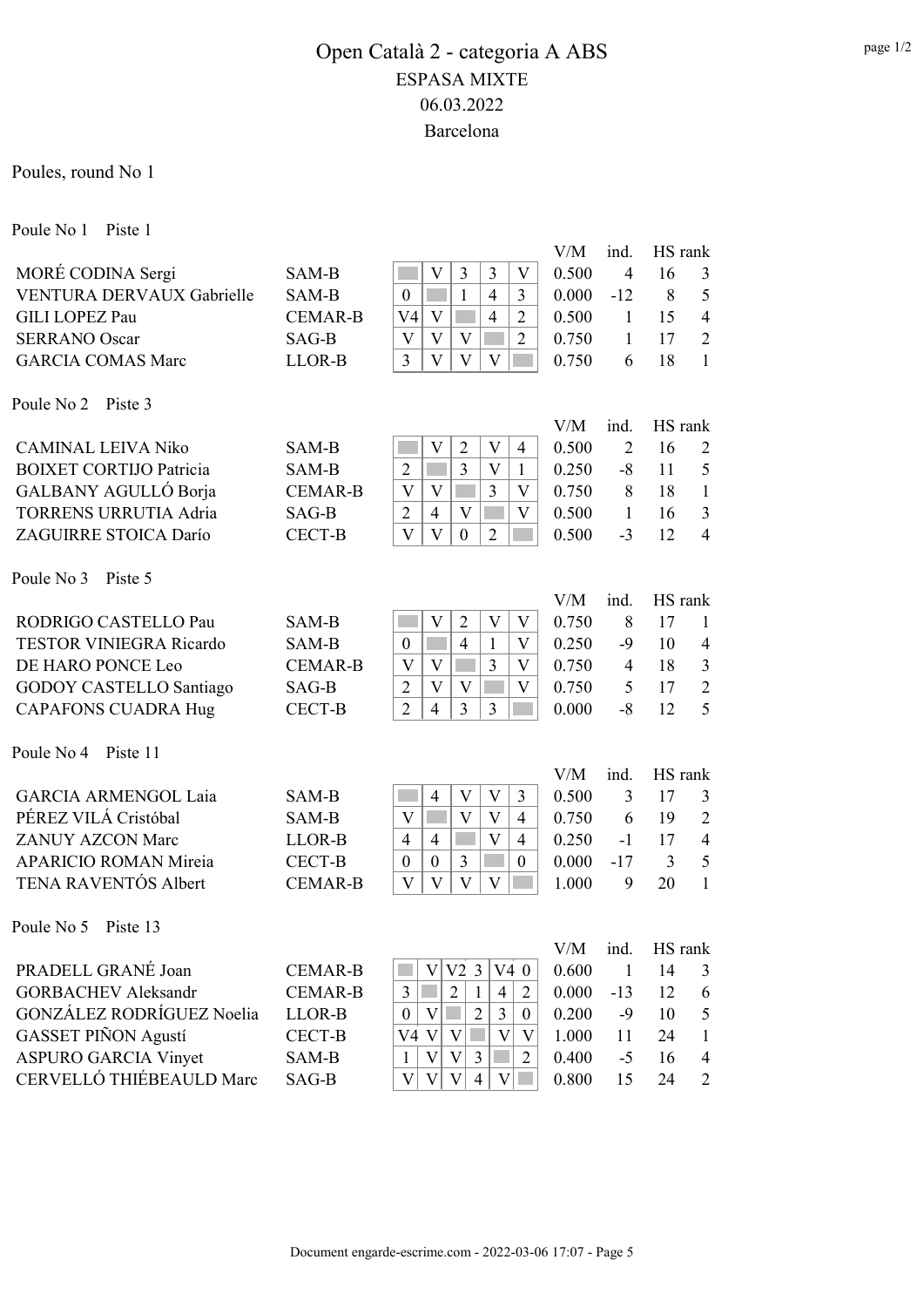Poules, round No 1

Poule No 6 Piste 15

|                                  |                |  |  | V/M   | ind. HS rank   |         |                |
|----------------------------------|----------------|--|--|-------|----------------|---------|----------------|
| BALCAZAR NAVARRO Jose Luis SAM-B |                |  |  | 0.500 | $-3$           | 12      | $\overline{4}$ |
| PÉREZ DEL CASTILLO Clara         | SAM-B          |  |  | 0.000 |                | $-8$ 12 | $\sim$ 5       |
| ROCA VILARDEBÒ Àlex              | <b>CEMAR-B</b> |  |  | 1.000 |                | 20      |                |
| SANTIAGO ULLOD Adria             | <b>CEMAR-B</b> |  |  | 0.500 | $\Omega$       | 16      | $\mathcal{R}$  |
| <b>ARQUER LORENZO Aitor</b>      | SAG-B          |  |  | 0.500 | $\overline{4}$ | -17     | $\overline{2}$ |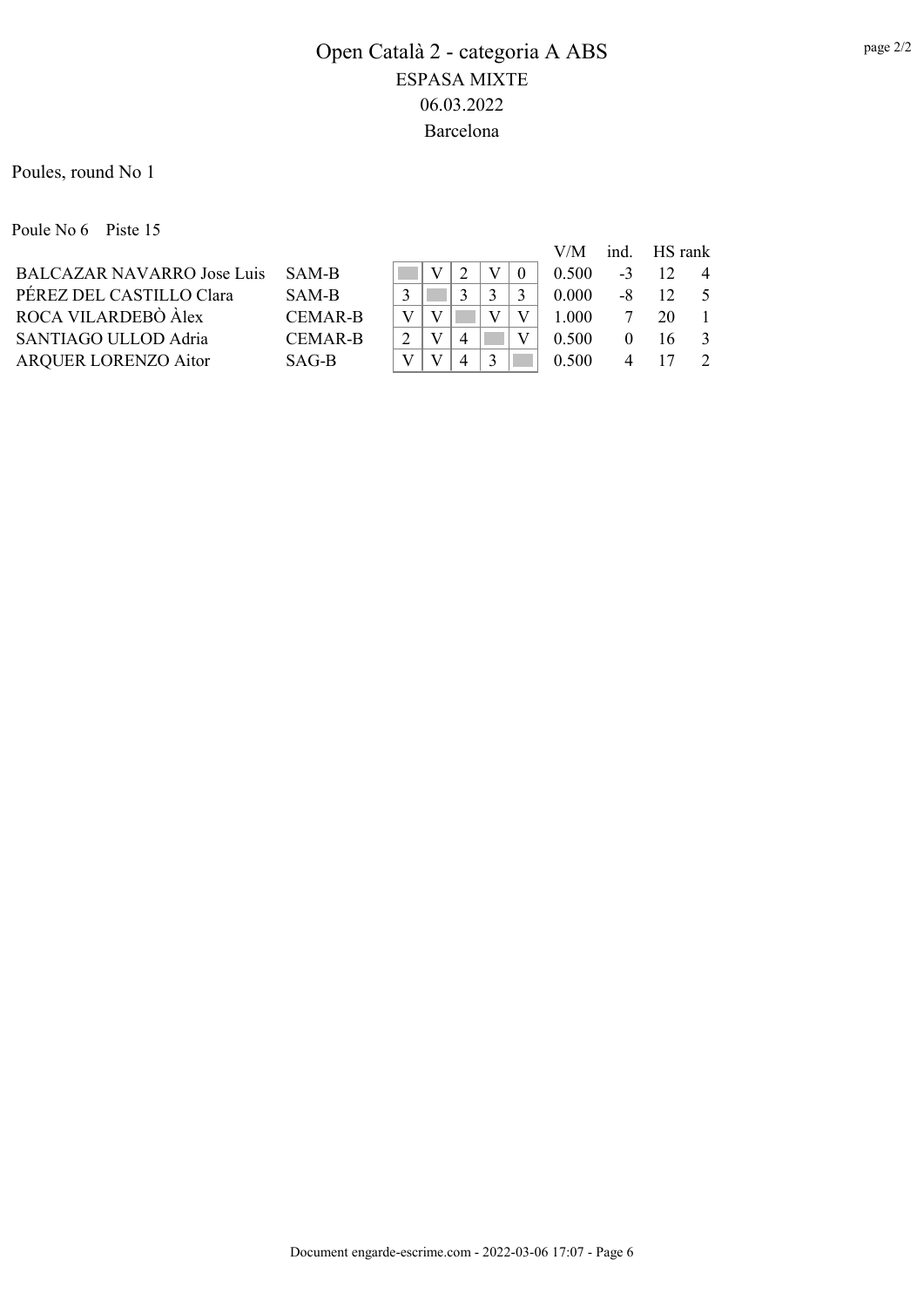Ranking of poules, round No 1 (ordered by ranking - 31 fencers)

|                 | rank name and first name      | club          | V/M   | ind.             | HS   group             |
|-----------------|-------------------------------|---------------|-------|------------------|------------------------|
|                 | 1 GASSET PIÑON Agustí         | CECT-B        | 1.000 | 11               | $24$ qualifie          |
| $\overline{2}$  | TENA RAVENTÓS Albert          | <b>CEMAR-</b> | 1.000 | 9                | $20$ qualifie          |
|                 | 3 ROCA VILARDEBÒ Àlex         | <b>CEMAR-</b> | 1.000 | $\tau$           | $20$ qualifie          |
| $\vert 4 \vert$ | CERVELLÓ THIÉBEAULD Marc      | SAG-B         | 0.800 | 15               | $24$ qualifie          |
|                 | 5 GALBANY AGULLÓ Borja        | <b>CEMAR-</b> | 0.750 | 8                | $18  $ qualifie        |
| 6               | RODRIGO CASTELLO Pau          | SAM-B         | 0.750 | 8                | $17$ qualifie          |
| $\tau$          | PÉREZ VILÁ Cristóbal          | SAM-B         | 0.750 | 6                | $19$ qualifie          |
| 8               | <b>GARCIA COMAS Marc</b>      | LLOR-B        | 0.750 | 6                | $18  $ qualifie        |
| 9 <sup>1</sup>  | GODOY CASTELLO Santiago       | SAG-B         | 0.750 | 5                | $17$ qualifie          |
| 10 <sup>1</sup> | DE HARO PONCE Leo             | CEMAR-        | 0.750 | $\overline{4}$   | $18  $ qualifie        |
| 11              | <b>SERRANO</b> Oscar          | SAG-B         | 0.750 | 1                | $17$ qualifie          |
|                 | 12 PRADELL GRANÉ Joan         | CEMAR-        | 0.600 | $\mathbf{1}$     | $14  $ qualifie        |
|                 | 13 ARQUER LORENZO Aitor       | SAG-B         | 0.500 | $\overline{4}$   | $17$ qualifie          |
|                 | 14 MORÉ CODINA Sergi          | SAM-B         | 0.500 | $\overline{4}$   | $16  $ qualifie        |
|                 | 15 GARCIA ARMENGOL Laia       | SAM-B         | 0.500 | 3                | $17$ qualifie          |
| 16 <sup>2</sup> | <b>CAMINAL LEIVA Niko</b>     | SAM-B         | 0.500 | $\overline{2}$   | $16  $ qualifie        |
| 17 <sup>1</sup> | TORRENS URRUTIA Adria         | SAG-B         | 0.500 | 1                | $16$ qualifie          |
|                 | 18 GILI LOPEZ Pau             | <b>CEMAR-</b> | 0.500 | 1                | $15$ qualifie          |
|                 | 19 SANTIAGO ULLOD Adria       | <b>CEMAR-</b> | 0.500 | $\boldsymbol{0}$ | $16$ qualifie          |
|                 | 20 BALCAZAR NAVARRO Jose Luis | SAM-B         | 0.500 | $-3$             | $12$ qualifie          |
|                 | 20 ZAGUIRRE STOICA Darío      | <b>CECT-B</b> | 0.500 | $-3$             | $12$ qualifie          |
|                 | 22 ASPURO GARCIA Vinyet       | SAM-B         | 0.400 | $-5$             | $16  $ qualifie        |
|                 | 23 ZANUY AZCON Marc           | LLOR-B        | 0.250 | $-1$             | $17  $ qualifie        |
|                 | 24 BOIXET CORTIJO Patricia    | SAM-B         | 0.250 | $-8$             | $11   \text{qualific}$ |
|                 | 25 TESTOR VINIEGRA Ricardo    | SAM-B         | 0.250 | -9               | $10  $ qualifie        |
|                 | 26 GONZÁLEZ RODRÍGUEZ Noelia  | LLOR-B        | 0.200 | $-9$             | $10  $ qualifie        |
| 27 <sup>2</sup> | <b>CAPAFONS CUADRA Hug</b>    | <b>CECT-B</b> | 0.000 | $-8$             | $12$ qualifie          |
|                 | 27 PÉREZ DEL CASTILLO Clara   | SAM-B         | 0.000 | -8               | $12$ qualifie          |
|                 | 29 VENTURA DERVAUX Gabrielle  | SAM-B         | 0.000 | $-12$            | $8  $ qualifie         |
|                 | 30 GORBACHEV Aleksandr        | CEMAR-        | 0.000 | $-13$            | $12$ qualifie          |
|                 | 31 APARICIO ROMAN Mireia      | <b>CECT-B</b> | 0.000 | $-17$            | $3  $ qualifie         |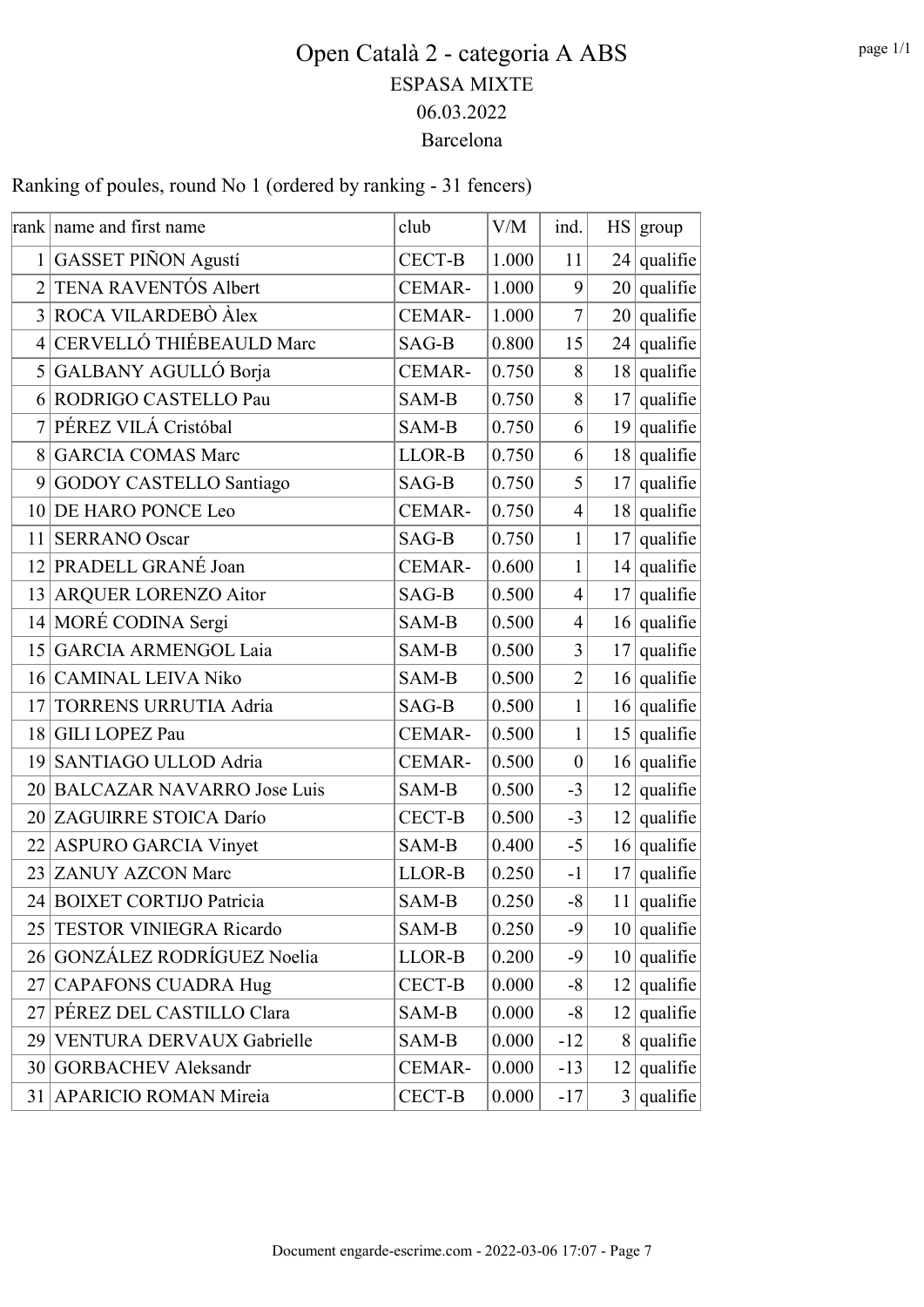Poules, round No 2

Poule No 1 Piste 1

|                                   |                |                                                                                      | V/M   | ind.           | HS rank        |                |
|-----------------------------------|----------------|--------------------------------------------------------------------------------------|-------|----------------|----------------|----------------|
| <b>TESTOR VINIEGRA Ricardo</b>    | SAM-B          | $\rm V$<br>$\overline{4}$<br>$\mathbf{V}$<br>V                                       | 0.750 | 7              | 19             | $\mathbf{1}$   |
| <b>BALCAZAR NAVARRO Jose Luis</b> | SAM-B          | $\mathbf{1}$<br>3<br>$\mathbf{1}$<br>$\mathbf{V}$                                    | 0.250 | $-9$           | 10             | 5              |
| <b>ARQUER LORENZO Aitor</b>       | SAG-B          | $\overline{3}$<br>$\overline{V}$<br>$\mathbf V$<br>V                                 | 0.750 | 7              | 18             | $\overline{2}$ |
| <b>GASSET PIÑON Agustí</b>        | <b>CECT-B</b>  | $\overline{V}$<br>$\overline{2}$<br>$\overline{\mathsf{V}}$<br>3                     | 0.500 | $-1$           | 15             | $\overline{3}$ |
| PRADELL GRANÉ Joan                | <b>CEMAR-B</b> | $\overline{4}$<br>$\overline{4}$<br>$\mathbf{1}$<br>$\mathbf{V}$                     | 0.250 | $-4$           | 14             | $\overline{4}$ |
| Poule No 2<br>Piste 3             |                |                                                                                      |       |                |                |                |
|                                   |                |                                                                                      | V/M   | ind.           | HS rank        |                |
| <b>BOIXET CORTIJO Patricia</b>    | SAM-B          | $\overline{2}$<br>$\boldsymbol{\mathrm{V}}$<br>V<br>$\mathbf{1}$                     | 0.500 | $-2$           | 13             | 3              |
| MORÉ CODINA Sergi                 | SAM-B          | $\overline{V}$<br>$\overline{V}$<br>V <sub>3</sub><br>V                              | 1.000 | 11             | 18             | $\mathbf{1}$   |
| GONZÁLEZ RODRÍGUEZ Noelia         | LLOR-B         | $\mathbf{1}$<br>$\boldsymbol{0}$<br>$\boldsymbol{0}$<br>$\boldsymbol{0}$             | 0.000 | $-19$          | -1             | 5              |
| <b>TENA RAVENTÓS Albert</b>       | <b>CEMAR-B</b> | $\overline{\mathsf{V}}$<br>$\overline{2}$<br>$\overline{\mathsf{V}}$<br>$\mathbf{V}$ | 0.750 | 10             | 17             | $\overline{2}$ |
| <b>SERRANO</b> Oscar              | SAG-B          | $\overline{4}$<br>$\overline{3}$<br>$\overline{\mathbf{V}}$<br>$\overline{3}$        | 0.250 | $\mathbf{0}$   | 15             | $\overline{4}$ |
| Poule No 3<br>Piste 5             |                |                                                                                      |       |                |                |                |
|                                   |                |                                                                                      | V/M   | ind.           | HS rank        |                |
| <b>CAPAFONS CUADRA Hug</b>        | <b>CECT-B</b>  | $\rm V$<br>$\rm V$<br>$\boldsymbol{0}$<br>4                                          | 0.500 | $-1$           | 14             | 3              |
| <b>GARCIA ARMENGOL Laia</b>       | SAM-B          | $\mathbf{1}$<br>$\overline{2}$<br>$\overline{4}$<br>1                                | 0.000 | $-12$          | 8              | 5              |
| ROCA VILARDEBÒ Àlex               | <b>CEMAR-B</b> | $\overline{2}$<br>$\overline{4}$<br>$\overline{\mathsf{V}}$<br>$\mathbf{V}$          | 0.500 | 3              | 16             | $\overline{2}$ |
| <b>GODOY CASTELLO Santiago</b>    | SAG-B          | $\overline{\mathsf{V}}$<br>$\mathbf{V}$<br>$\mathbf V$<br>$\boldsymbol{\mathrm{V}}$  | 1.000 | 13             | 20             | $\mathbf{1}$   |
| <b>ZANUY AZCON Marc</b>           | LLOR-B         | $\overline{V}$<br>$\overline{\mathsf{V}}$<br>1<br>1                                  | 0.500 | $-3$           | 12             | $\overline{4}$ |
| Poule No 4<br>Piste 11            |                |                                                                                      |       |                |                |                |
|                                   |                |                                                                                      | V/M   | ind.           | HS rank        |                |
| <b>GORBACHEV Aleksandr</b>        | <b>CEMAR-B</b> | $\mathbf{1}$<br>$\mathbf{1}$<br>$\mathbf{1}$<br>1                                    | 0.000 | $-16$          | $\overline{4}$ | 5              |
| DE HARO PONCE Leo                 | <b>CEMAR-B</b> | $\mathbf{V}$<br>V<br>$\rm V$<br>$\mathbf{V}$                                         | 1.000 | 9              | 20             | $\mathbf{1}$   |
| <b>ASPURO GARCIA Vinyet</b>       | SAM-B          | $\mathbf V$<br>3<br>$\overline{4}$<br>3                                              | 0.250 | $-1$           | 15             | $\overline{4}$ |
| <b>CAMINAL LEIVA Niko</b>         | SAM-B          | $\overline{\mathbf{V}}$<br>$\overline{\mathsf{V}}$<br>$\overline{4}$<br>$\mathbf V$  | 0.750 | 6              | 19             | $\overline{2}$ |
| CERVELLÓ THIÉBEAULD Marc          | SAG-B          | $\overline{\mathsf{V}}$<br>3<br>$\overline{\mathrm{V}}$<br>$\mathfrak{Z}$            | 0.500 | $\overline{2}$ | 16             | 3              |
| Poule No 5<br>Piste 13            |                |                                                                                      |       |                |                |                |
|                                   |                |                                                                                      | V/M   | ind.           | HS rank        |                |
| PÉREZ DEL CASTILLO Clara          | SAM-B          | 3<br>$\overline{4}$<br>$\boldsymbol{\mathrm{V}}$<br>1                                | 0.250 | $-6$           | 13             | 5              |
| PÉREZ VILÁ Cristóbal              | SAM-B          | $\overline{\mathsf{V}}$<br>$\overline{V}$<br>$\mathbf{1}$<br>3                       | 0.500 | $-3$           | 14             | $\mathfrak{Z}$ |
| <b>TORRENS URRUTIA Adria</b>      | SAG-B          | $\mathbf{V}$<br>V<br>$\mathbf{1}$<br>4                                               | 0.500 | $-1$           | 15             | $\sqrt{2}$     |
| GALBANY AGULLÓ Borja              | <b>CEMAR-B</b> | V<br>$\mathbf{V}$<br>$\boldsymbol{\mathrm{V}}$<br>$\mathbf{V}$                       | 1.000 | 13             | 20             | 1              |
| ZAGUIRRE STOICA Darío             | CECT-B         | $\overline{2}$<br>$\overline{V}$<br>$\overline{4}$<br>$\overline{4}$                 | 0.250 | $-3$           | 15             | 4              |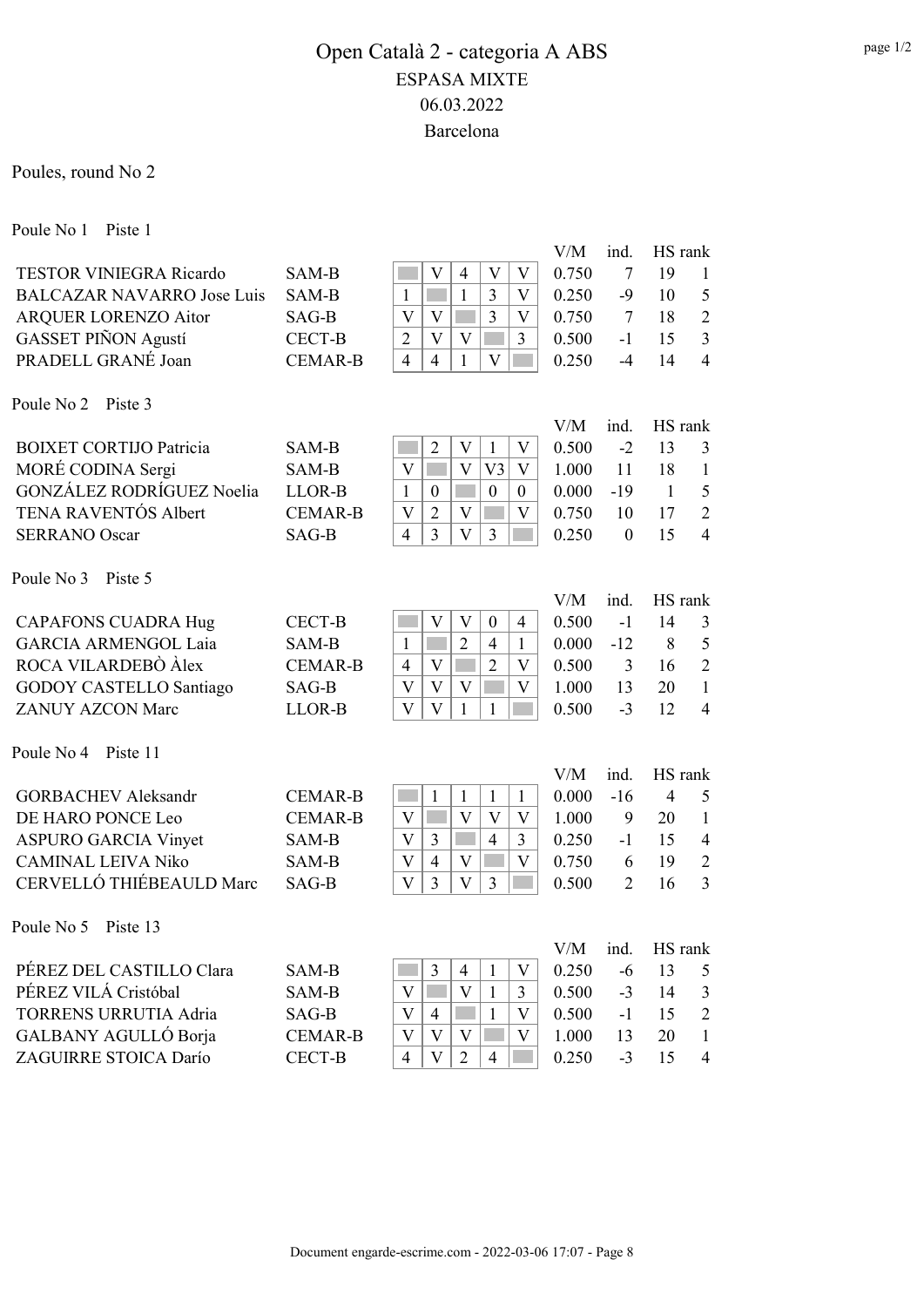Poules, round No 2

Poule No 6 Piste 15

|                              |                |  |  |  | V/M   | ind. | <b>HS</b> rank |                |
|------------------------------|----------------|--|--|--|-------|------|----------------|----------------|
| <b>GILI LOPEZ Pau</b>        | <b>CEMAR-B</b> |  |  |  | 0.600 | 9    | 23             | -3             |
| SANTIAGO ULLOD Adria         | <b>CEMAR-B</b> |  |  |  | 0.800 |      | 23             |                |
| VENTURA DERVAUX Gabrielle    | SAM-B          |  |  |  | 0.200 | -8   | 12             | $\sim$         |
| RODRIGO CASTELLO Pau         | SAM-B          |  |  |  | 0.600 |      | 20             | $\overline{4}$ |
| <b>APARICIO ROMAN Mireja</b> | CECT-B         |  |  |  | 0.000 | -19  |                | -6             |
| <b>GARCIA COMAS Marc</b>     | LLOR-B         |  |  |  | 0.800 |      | 22             | $\mathcal{D}$  |
|                              |                |  |  |  |       |      |                |                |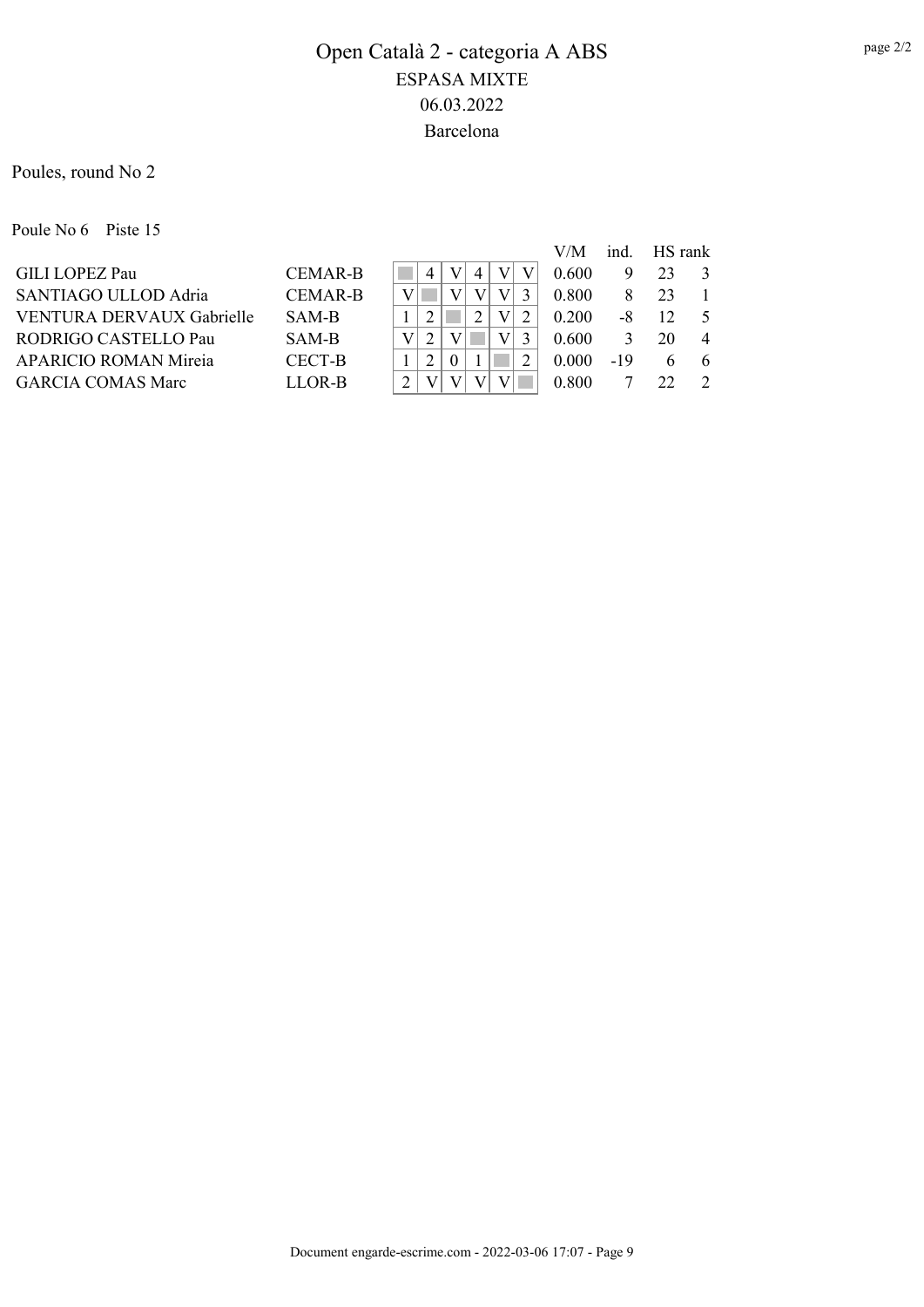Ranking of poules, round No 2 (ordered by ranking - 31 fencers)

|                 | rank name and first name       | club          | V/M   | ind.             |    | HS   group       |
|-----------------|--------------------------------|---------------|-------|------------------|----|------------------|
|                 | 1 GALBANY AGULLÓ Borja         | CEMAR-        | 0.875 | 21               |    | $38$ qualifie    |
| $\overline{2}$  | TENA RAVENTÓS Albert           | CEMAR-        | 0.875 | 19               | 37 | $ $ qualifie $ $ |
|                 | 3 GODOY CASTELLO Santiago      | SAG-B         | 0.875 | 18               |    | $37$ qualifie    |
| 4 <sup>1</sup>  | DE HARO PONCE Leo              | <b>CEMAR-</b> | 0.875 | 13               |    | $38  $ qualifie  |
|                 | 5 GARCIA COMAS Marc            | LLOR-B        | 0.778 | 13               |    | $40$ qualifie    |
| 6 <sup>1</sup>  | <b>GASSET PIÑON Agustí</b>     | <b>CECT-B</b> | 0.778 | 10               |    | $39  $ qualifie  |
|                 | 7 MORÉ CODINA Sergi            | SAM-B         | 0.750 | 15               |    | $34  $ qualifie  |
| 8               | ROCA VILARDEBÒ Àlex            | CEMAR-        | 0.750 | 10               |    | $36$ qualifie    |
| 9               | CERVELLÓ THIÉBEAULD Marc       | SAG-B         | 0.667 | 17               |    | $40$ qualifie    |
| 10 <sup>1</sup> | RODRIGO CASTELLO Pau           | SAM-B         | 0.667 | 11               |    | $37$ qualifie    |
| 11              | SANTIAGO ULLOD Adria           | <b>CEMAR-</b> | 0.667 | 8                |    | $39$ qualifie    |
| 12              | <b>ARQUER LORENZO Aitor</b>    | SAG-B         | 0.625 | 11               |    | $35$ qualifie    |
|                 | 13 CAMINAL LEIVA Niko          | SAM-B         | 0.625 | 8                |    | $35$ qualifie    |
|                 | 14 PÉREZ VILÁ Cristóbal        | SAM-B         | 0.625 | 3                |    | $33$ qualifie    |
|                 | 15 GILI LOPEZ Pau              | CEMAR-        | 0.556 | 10               |    | $38$ qualifie    |
| 16 <sup>2</sup> | <b>SERRANO Oscar</b>           | SAG-B         | 0.500 | 1                |    | $32$ qualifie    |
| 17              | <b>TORRENS URRUTIA Adria</b>   | SAG-B         | 0.500 | $\boldsymbol{0}$ |    | $31$ qualifie    |
| 18 <sup>2</sup> | TESTOR VINIEGRA Ricardo        | SAM-B         | 0.500 | $-2$             |    | $29$ qualifie    |
|                 | 19 PRADELL GRANÉ Joan          | CEMAR-        | 0.444 | $-3$             |    | $28$ qualifie    |
|                 | 20 ZANUY AZCON Marc            | LLOR-B        | 0.375 | $-4$             |    | $29$ qualifie    |
|                 | 21 ZAGUIRRE STOICA Darío       | <b>CECT-B</b> | 0.375 | $-6$             |    | $27$ qualifie    |
| 22              | <b>BOIXET CORTIJO Patricia</b> | SAM-B         | 0.375 | $-10$            |    | $24$ elimina     |
|                 | 23 BALCAZAR NAVARRO Jose Luis  | SAM-B         | 0.375 | $-12$            |    | 22 elimina       |
|                 | 24 ASPURO GARCIA Vinyet        | SAM-B         | 0.333 | $-6$             |    | $31$ elimina     |
|                 | 25 CAPAFONS CUADRA Hug         | CECT-B        | 0.250 | -9               |    | $26$  elimina    |
|                 | 26 GARCIA ARMENGOL Laia        | SAM-B         | 0.250 | -9               |    | $25$ elimina     |
|                 | 27 PÉREZ DEL CASTILLO Clara    | SAM-B         | 0.125 | $-14$            |    | $25$  elimina    |
|                 | 28 VENTURA DERVAUX Gabrielle   | SAM-B         | 0.111 | $-20$            |    | $20$  elimina    |
|                 | 29 GONZÁLEZ RODRÍGUEZ Noelia   | LLOR-B        | 0.111 | $-28$            |    | $11$  elimina    |
|                 | 30 GORBACHEV Aleksandr         | CEMAR-        | 0.000 | $-29$            |    | $16$  elimina    |
|                 | 31 APARICIO ROMAN Mireia       | CECT-B        | 0.000 | $-36$            |    | $9$  elimina     |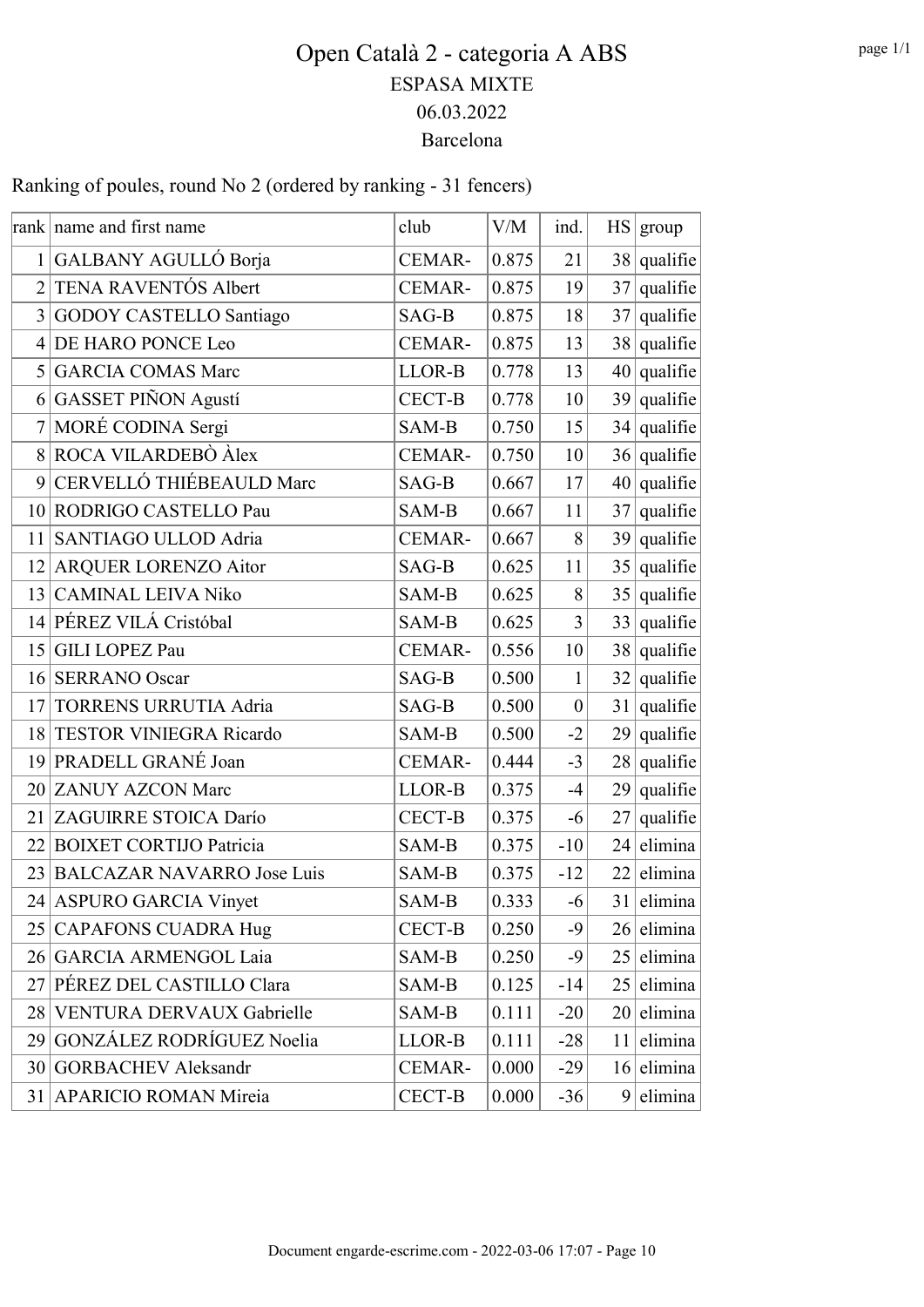Ranking at the end of the poules (ordered by ranking - 21 fencers)

|                 | rank name and first name       | club          | V/M   | ind.             | HS   group    |
|-----------------|--------------------------------|---------------|-------|------------------|---------------|
|                 | 1 GALBANY AGULLÓ Borja         | CEMAR-        | 0.875 | 21               | $38$ qualifie |
| $\overline{2}$  | TENA RAVENTÓS Albert           | CEMAR-        | 0.875 | 19               | $37$ qualifie |
| $\overline{3}$  | <b>GODOY CASTELLO Santiago</b> | SAG-B         | 0.875 | 18               | $37$ qualifie |
| $\overline{4}$  | DE HARO PONCE Leo              | CEMAR-        | 0.875 | 13               | $38$ qualifie |
| 5               | <b>GARCIA COMAS Marc</b>       | LLOR-B        | 0.778 | 13               | $40$ qualifie |
| 6               | <b>GASSET PIÑON Agustí</b>     | <b>CECT-B</b> | 0.778 | 10               | $39$ qualifie |
| 7               | MORÉ CODINA Sergi              | SAM-B         | 0.750 | 15               | $34$ qualifie |
|                 | 8 ROCA VILARDEBÒ Àlex          | CEMAR-        | 0.750 | 10               | $36$ qualifie |
| 9               | CERVELLÓ THIÉBEAULD Marc       | SAG-B         | 0.667 | 17               | $40$ qualifie |
| 10 <sup>1</sup> | RODRIGO CASTELLO Pau           | SAM-B         | 0.667 | 11               | $37$ qualifie |
| 11              | SANTIAGO ULLOD Adria           | CEMAR-        | 0.667 | 8                | $39$ qualifie |
| 12              | <b>ARQUER LORENZO Aitor</b>    | SAG-B         | 0.625 | 11               | $35$ qualifie |
| 13              | <b>CAMINAL LEIVA Niko</b>      | SAM-B         | 0.625 | 8                | $35$ qualifie |
|                 | 14 PÉREZ VILÁ Cristóbal        | SAM-B         | 0.625 | $\overline{3}$   | $33$ qualifie |
| 15              | <b>GILI LOPEZ Pau</b>          | <b>CEMAR-</b> | 0.556 | 10               | $38$ qualifie |
| 16              | <b>SERRANO</b> Oscar           | SAG-B         | 0.500 | $\mathbf{1}$     | $32$ qualifie |
| 17              | TORRENS URRUTIA Adria          | SAG-B         | 0.500 | $\boldsymbol{0}$ | $31$ qualifie |
| 18 <sup>1</sup> | <b>TESTOR VINIEGRA Ricardo</b> | SAM-B         | 0.500 | $-2$             | $29$ qualifie |
| 19              | PRADELL GRANÉ Joan             | CEMAR-        | 0.444 | $-3$             | $28$ qualifie |
|                 | 20 ZANUY AZCON Marc            | LLOR-B        | 0.375 | $-4$             | $29$ qualifie |
|                 | 21 ZAGUIRRE STOICA Darío       | <b>CECT-B</b> | 0.375 | $-6$             | $27$ qualifie |